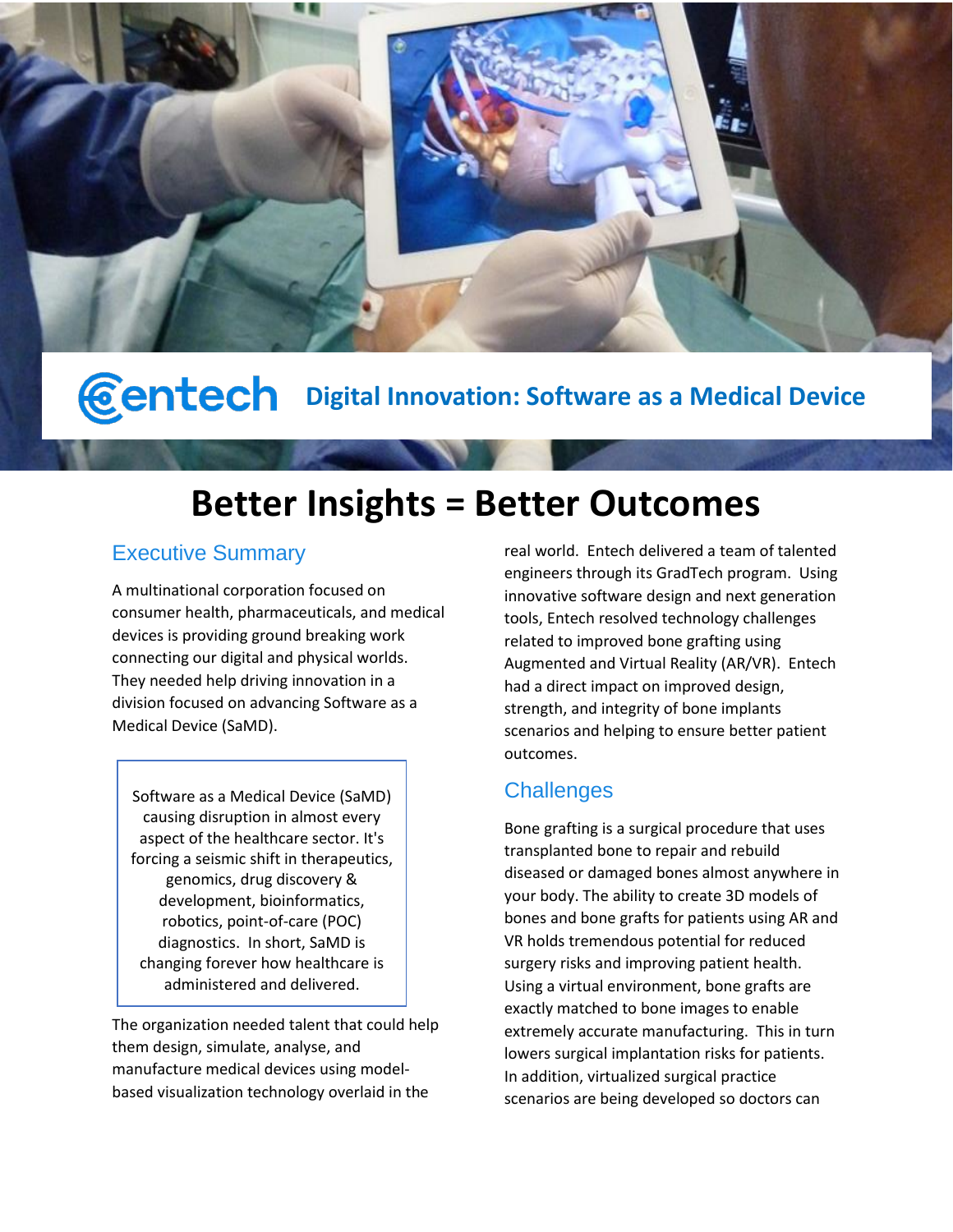practice in the virtual world and be better prepared for the actual surgical procedure.

The steps along the way to applying and commercializing this SaMD technology requires development of software and engineering practices and appropriate production and assembly techniques. One of the tools the organization was using for 3D modelling was originally designed for creating video games. While it is a great tool, it was not designed to handle huge graphics libraries of bones and bone graft images. These graphics libraries contain very large files that must be loaded into the system every time the software platform is opened. Because of this, the files were taking a long time to load before engineers could even start their AR/VR simulation work. These long wait times were slowing design and testing and creating a high degree of frustration for engineers trying to do their work. More importantly, the organizations business goal was being hindered. The load time issue was an efficiency drain that would not enable scaling of the bone grafting SaMD to moves into mass production and delivery.

#### Solution-Virtual Bones

In order to adequately simulate bone grafts for a large population, first the team needed to create a large library of bone images. They scanned real bone images to create a library of virtual bone representations. These virtual bones were imported into the 3D tool the organization was using. The Entech team determined that the load time issue that was hindering progress on the bone graft program was based on the fact that the tool was an application platform that was strongly coupled with traditional Operating System (OS) dynamic link libraries (dll's) and other components, resulting in heavy software architectural overhead. The tool was provided by a thirdparty vendor, thus changing its architectural

design was not an option for fixing the problem. A new approach was required.

#### GradTech Innovation

GradTech team members from Entech discovered that Three.js, a javascript software library that makes Web Graphics Library (WebGL) easier could perform much of the required 3D modelling that was required without the load-time overhead. Three.js was able to generate 3D models of bone grafts in close to real time. However, when rendering 3D models and rotating them in 3D space using Three.js, a problem called Gimbal Locking was encountered.

When rotating object along any vector on the x-y plane, object flips as soon as rotation exceeds 180 degrees.



*Gimble Locking*

Gimbal Locking is a known issue that can occur in 3D modelling (It's also a real-world problem with sensors). It means that in certain configurations when rotating an object on an xy plane in 3D space, the object flips as soon as rotation exceeds 180 degrees. This happens with systems that use math called Euler angles. Without getting too deep into the math, Euler angles is an x, y, z coordinate system for 3D space. The Gimbal Lock problem occurs because an objects position in 3D space cannot be uniquely determined. This can be confusing to understand, but think of it this way. If you start at a single point and make a series of left turns or a series of right turns, you get back to the same point. The system knows you are at the starting point, but doesn't know how you